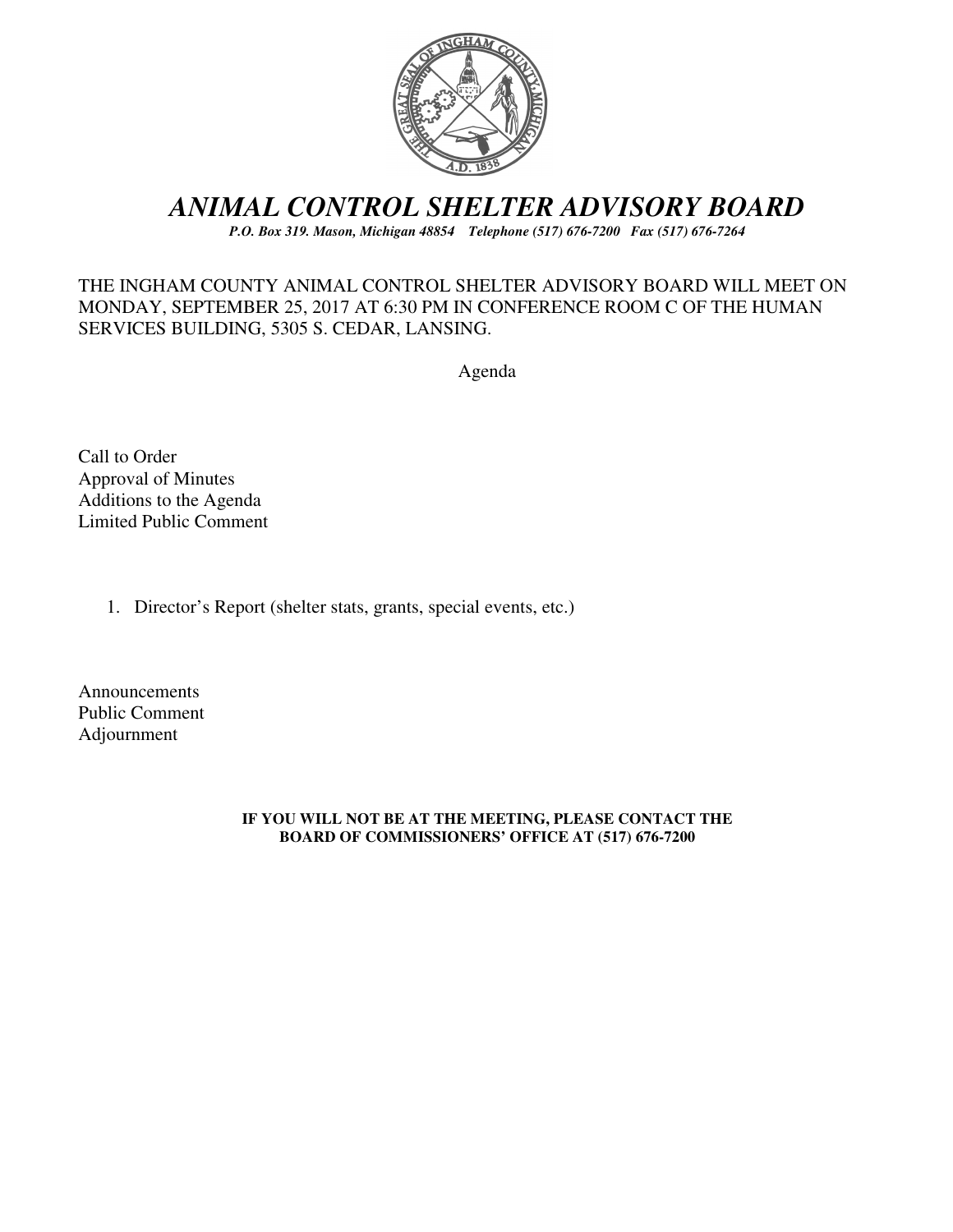### INGHAM COUNTY ANIMAL CONTROL SHELTER ADVISORY BOARD Monday, July 24, 6:30pm Conference Room C, Human Services Building, 5303 S Cedar Lansing

### **Call to Order**

Chair Tom Hess called the meeting to order at 6:37

#### **Members Present**

Tom Hess, Diane Galbraith, Kate Evans, Roxann Wilkinson, Beth Contreras, and Director John Dinon

#### **Approval of Minutes**

Minutes were amended. Under **Additions to Agenda** "added convenience for maintenance needs" was amended to "to avoid considerable cost for maintenance"; amended minutes were passed without objection

**Additions to Agenda**  None

**Limited Public Comment**  None

#### **Millage Update**

A shelter design workshop was held on May 31 with the project architects and construction manager and a diverse group of stakeholders including ICAC staff and volunteers, Shelter Fund board members, Advisory Committee members, MSU vet staff, etc. The ideas and data gathered at the meeting were used to generate a preliminary building program which will lead to the first draft building floor plan which should be complete in late July.

Stakeholders who work in the Sheriff's Office complex are meeting July 20 to discuss the recommended location of the new animal shelter. Attendees will include staff from the Sheriff Department and Jail, the 55th District Court and County Drain Office in addition to ICAC, Ingham County Facilities Dept, etc

#### **Directors Report**

The following Standard Operating Procedures for ICAC have been finalized since the last Advisory Committee meeting:

Found Pets Owner Surrenders Stray Animal Intake Dead Animal Pickup Dispatch Closing Duties Tickets/Citations Fix-It Tickets A number of additional SOPs are in draft form.

Woofer Walk was held May 20 at the MSU Auditorium. The event was attended by approximately 225 walkers/runners and raised over \$10,000 for ICAC and the Animal Shelter Fund (ASF).

The June Neighborhood Licensing Program (NLP) event was held at Potter Park as part of Adopt a Fest. Over 100 animals were vaccinated at the event.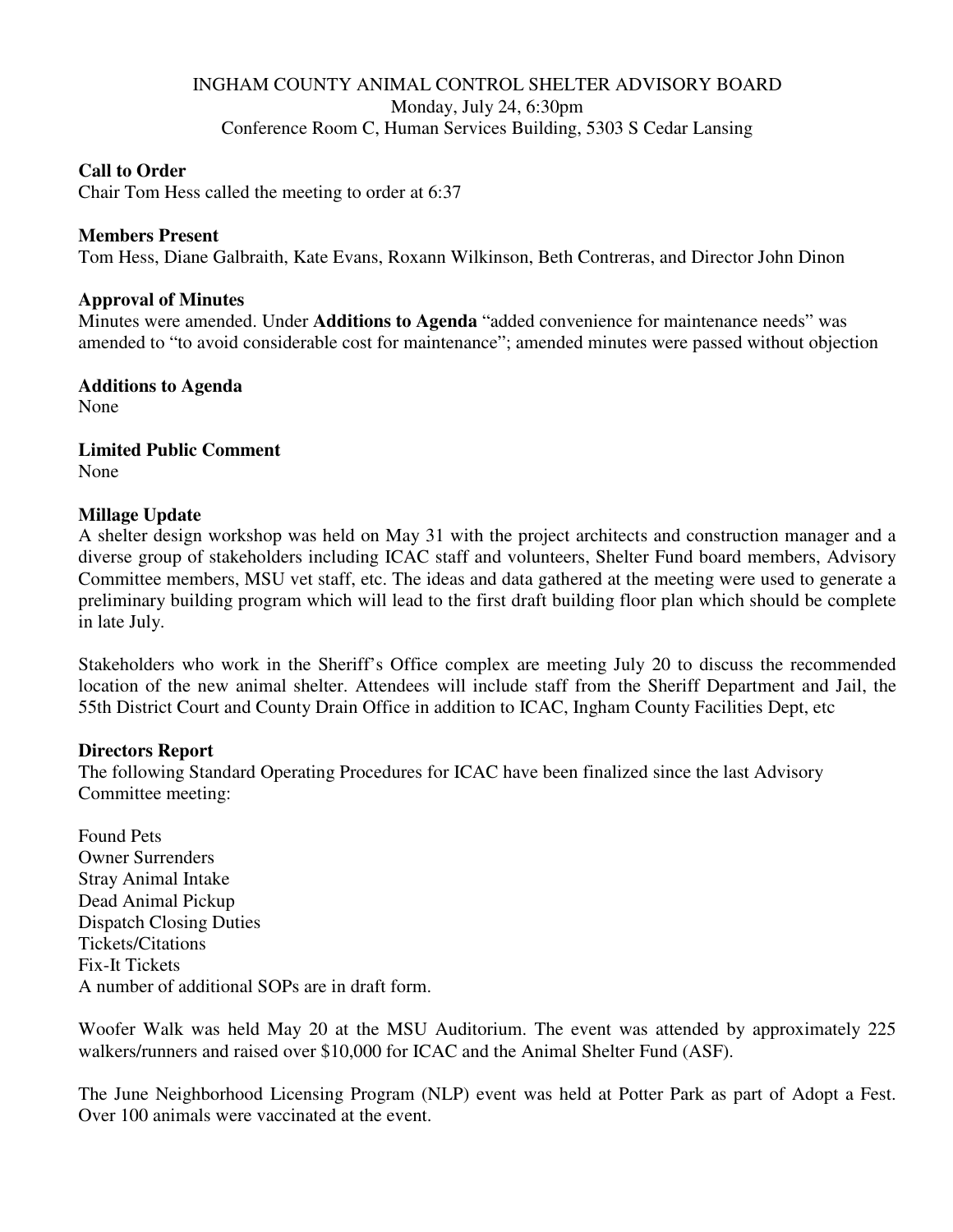Adopt a Fest was held June 2-3 at Potter Park. 26 dogs and 22 cats were adopted during the event.

ICAC/ASF will run the 50/50 raffles at Spartan Speedway July 23 and August 6.

ICAC/ASF will run the beer tent at the Ingham County Fair, July 31-August 5.

The next monthly NLP will be held August 4 at the LPD Operations Center on Wise Road.

ASF is planning a Dog Swim/Dog Days of Summer event at the East Lansing Aquatic Center on September 9.

This year's Halloween fundraiser will be held October 28 at the MSU University Club.

Ingham County Animal Control is licensed and inspected by the Michigan Department of Agriculture and Rural Development as an animal control shelter under Michigan Act 287, PA 1969 and rules promulgated thereunder. MDARD conducted a surprise inspection of the ICAC shelter on 24 May 2017. No noncompliant items or violations were found during the inspection. the inspector was very complimentary of ICAC and our staff and commented that he is only allowed to note violations on the inspection report but wishes he were able to officially note all the good things we are doing here on his report.

ICAC has submitted its 2018 budget request to the Law and Courts Committee. County departments were asked to cut their general fund request by 5% from 2017 levels. ICAC made no cuts, but instead addressed this reduction with a pledge of a \$52,000 fund transfer from the ASF. The 2018 budget also includes millage funds for recently added positions; millage generated funds are separate from the general fund budget.

On June 12, ICAC Animal Control Officers executed a search warrant at a residence in Lansing for suspected animal cruelty/neglect. 92 cats and 2 dogs were seized from the residence on that date. An additional 7 cats have been brought to the shelter by the homeowner since that date. The owner signed ownership of all the animals over to ICAC. He is facing felony animal cruelty charges. Just under half the cats had to be euthanized because they tested positively for feline leukemia or feline immunodeficiency virus. The remaining cats have been treated for upper respiratory and skin infections and other ailments and are now up for adoption. These adoptions include a medical waiver informing adopters of the cat's exposure to FeLeuk and FIV. ICAC has applied for and tentatively been awarded a \$4600 grant from PetSmart Charities to help pay for the medical care and sheltering of these animals.

Because of the June 12 seizure, the usual summer influx of animals, and because ICAC is holding over 20 dogs involved in court cases, the shelter has been over capacity for much of June and July. The department has been offering reduced adoption fees and has transferred several animals to other shelters and rescues to ease crowding.

**Public Comment**  None

**Adjournment**  Motion by Tom Hess to adjourn at 7:02pm. Second by Kate Evans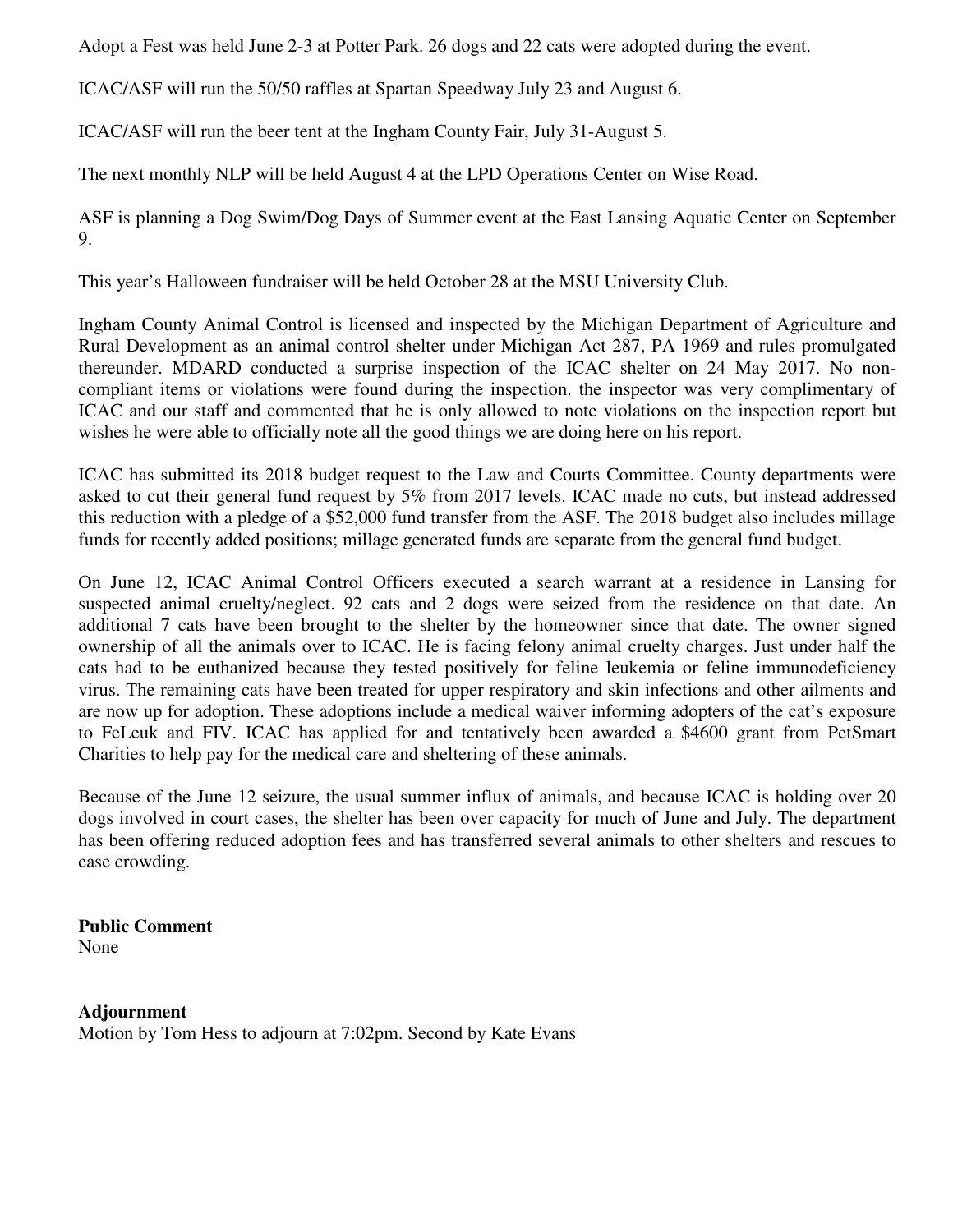# Ingham County Animal Control Advisory Committee Director's report 14 September 2017

### **Millage update**

**Facility –** a first draft floorplan for the new shelter was developed by the architectural team and distributed to stakeholders for comments, which were collected and sent back to the architects. A revised draft is expected from the architects this week. Once the new plan is reviewed – specifically the site plan – soil borings and other detailed site analysis will begin. Construction of the new shelter should begin in spring 2018.

# **NACA study implementation**

Due to the heavy summer workload on shelter staff, little progress has been made on SOP's in the last 2 months. Work on this project will resume this winter. Work will also resume on revision of the County Animal Control Ordinance during the winter months.

# **Dogfighting investigation**

ICAC has been conducting a major dogfighting investigation in Lansing since March. Search warrants have been executed at seven locations in Ingham County, including three on July 27 and one on July 28. An additional search warrant was executed in Eaton County on July 27 based on evidence gathered by ICAC Animal Control Officers. A total of 42 dogs were seized by ICAC and an additional 10 by Eaton County Animal Control. ICAC has set up an auxiliary shelter to house the dogs being held as evidence since having them in the shelter was very disruptive to operations.

Arrest warrants have been issued for three suspects; two have been arraigned and have a pre-trial hearing set for September 22. The third was already incarcerated. An additional arrest warrant request has been submitted to the Prosecutor's office and three more are forthcoming.

Ten dogs were surrendered to ICAC by the first two suspects. Five were euthanized pursuant to Michigan's animal fighting law which prohibits rehoming fighting dogs or their offspring. The other five have been evaluated and may be transferred to a rescue specializing in rehabilitating fighting dogs.

### **Miscellaneous**

As stated above, Michigan law prohibits rehoming fighting dogs or their offspring, so most of the dogs seized in the dogfighting investigation will be euthanized. A bill (SB 416) has been introduced in the Michigan legislature which would amend the law and allow animal control agencies more options for disposition of these dogs. ICAC has submitted a resolution to the Board of Commissioners asking the County to endorse SB 416 and allow County staff to advocate for the bill. The resolution will be considered by the Law & Courts Committee on September 14 and the full Board on September 26.

The August Neighborhood Licensing Program (NLP) was held at the LPD Operations Center on Wise Road and the September event was held at the Outreach Center; over 100 pets were vaccinated at each NLP. October and November NLPs will be at the Outreach Center, December will be at the Leslie Fire Station.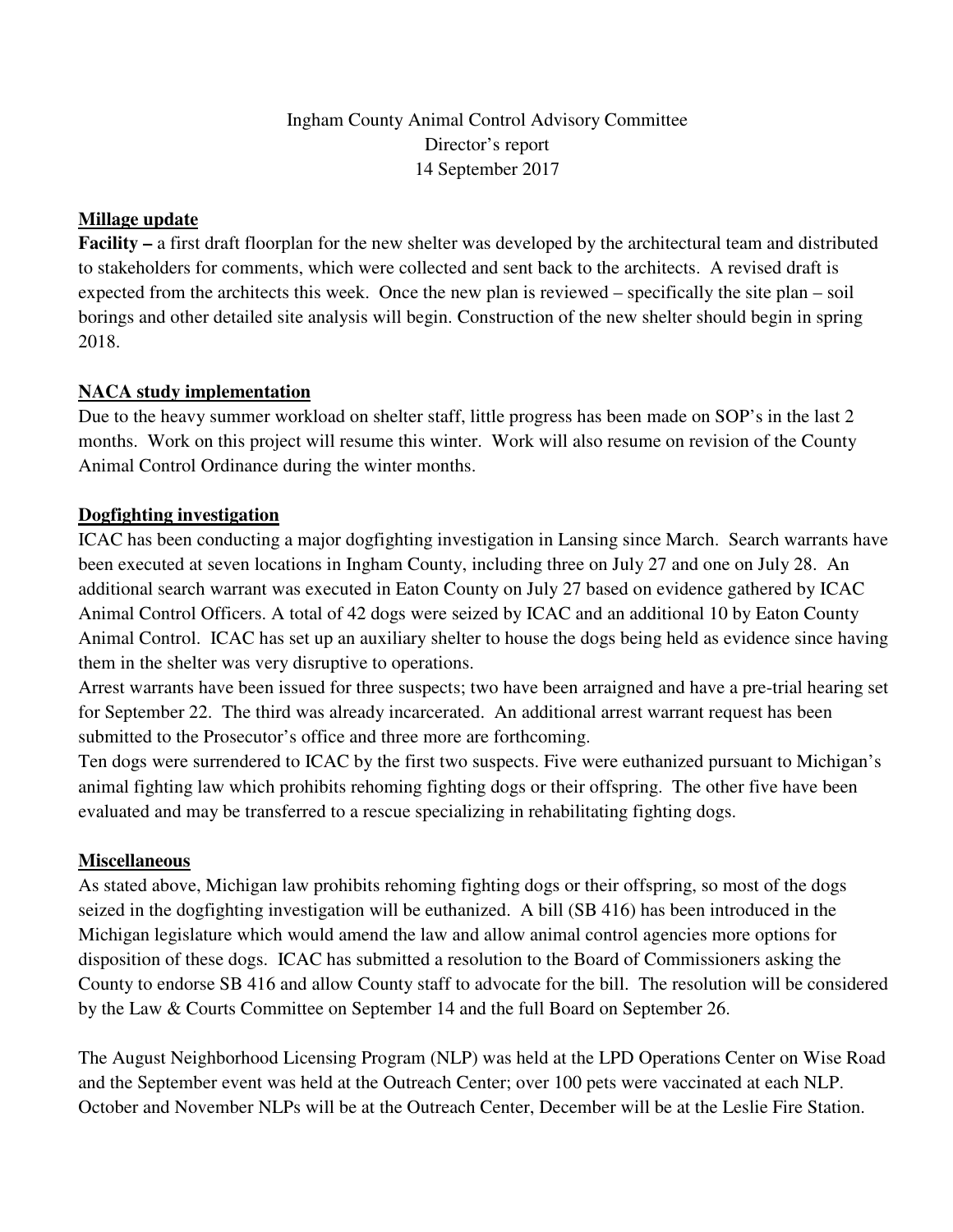ICAC offered reduced adoption fees, including no fee adoptions, for much of the late summer due to crowding at the shelter. The promotions were successful and, except for the dogs held as evidence in dog fighting cases at the auxiliary shelter, the population at ICAC is currently at a manageable level.

Due to the amount of work processing evidence in the dogfighting cases and resignation of an ACO, ICAC was struggling to keep up on citizen complaints this summer. The Ingham County Sheriff Department generously loaned a corrections officer who had previously worked as an ICAC ACO to ICAC for three weeks to help catch up on calls. The temporary assignment was very helpful. ICAC has a new ACO in training (hired from within the department) and an additional ACO hired to start in

October, which will bring the department up to full staffing. The sheriff has also assigned a detective to help with evidence processing in the dogfighting cases.

ICAC/ASF ran the 50:50 raffles at Spartan Speedway July 23 and August 6; the two events netted over \$500. ICAC/ASF ran the beer tent at the Ingham County Fair, July 31-August 5; this event netted \$1,307.30. The ASF Fundraising Committee's photo contest raised approximately \$1,500 for ICAC. The ASF/Fundraising Committee has also run a number of small fundraisers at Old Chicago Pizza and Chipotle and are planning events possibly at Ukai and Burgdorf Winery. A restaurant fundraiser at Olga's Kitchen in Frandor is set for October 14.

The 3<sup>rd</sup> annual Halloween fundraiser - Heroes and Villains themed - will be held October 28 at the MSU University Club.

ICAC put out an appeal for donations to help with expenses related to housing dogs being held as evidence in the dogfighting cases. Community response was strong with significant financial donations in addition to a large quantity or dog food and treats and other supplies. We are also applying for a grant from the ASPCA to help offset these expenses. The Animal Shelter Fund's fall fundraising letter will also feature an article about the dogfighting cases and the large cat seizure that occurred in June.

Due to County budget issues, the controller's recommended budget for 2018 reduces ICAC staff by one Animal Shelter Clerk. The County is planning to put a measure on the ballot in November that would increase the amount of tax revenue that can be collected for the general fund. I have requested to the Board of Commissioners that the clerk position be restored if the ballot measure passes.

2017 Animal Shelter Stats through June are attached.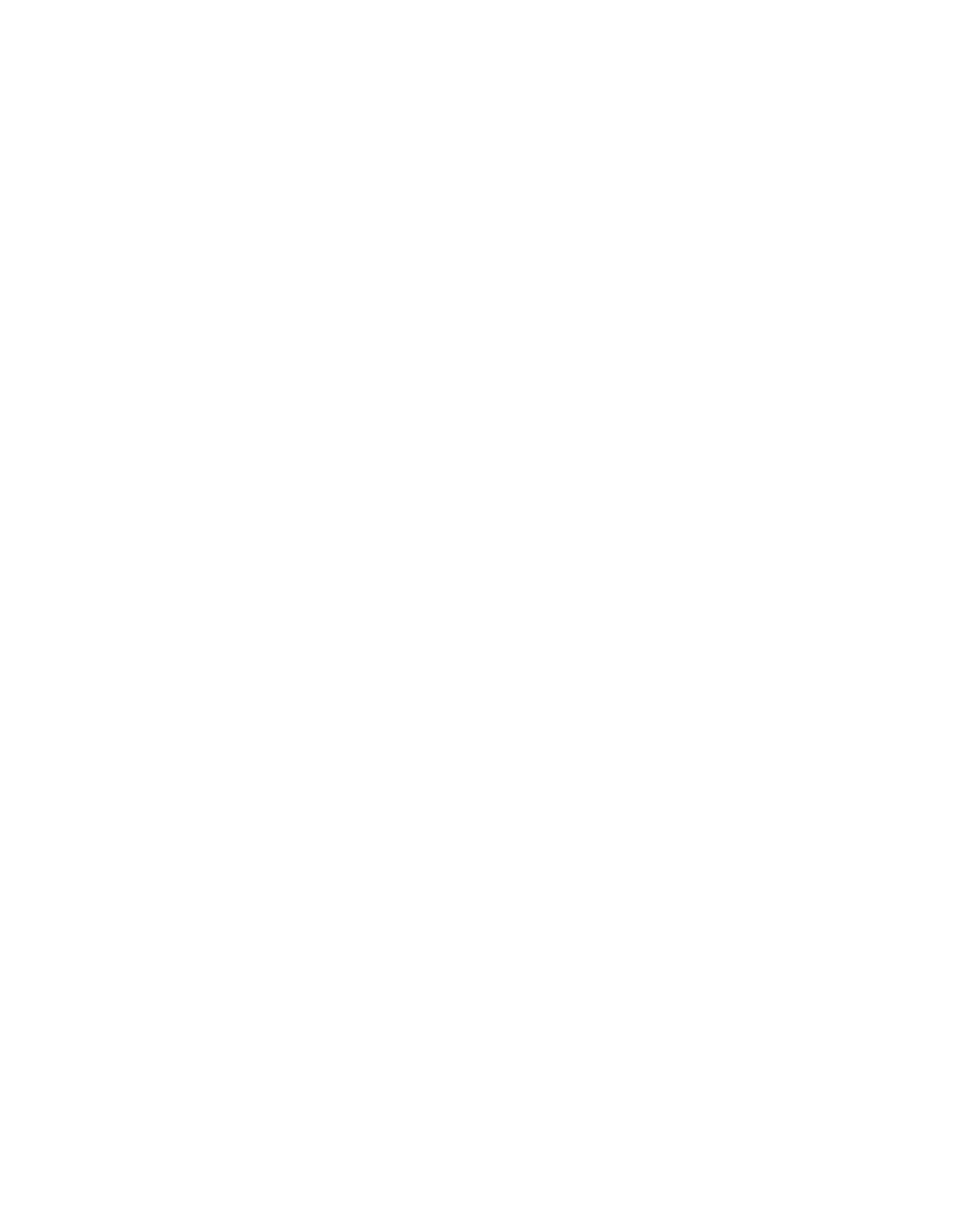|                       | June       |      | Vuly                    |      | August                   |                   | <b>YTD Total</b>                                                                                                                                  |                                                                                       | 2016 TOTAL                                                                                                                             |                         |
|-----------------------|------------|------|-------------------------|------|--------------------------|-------------------|---------------------------------------------------------------------------------------------------------------------------------------------------|---------------------------------------------------------------------------------------|----------------------------------------------------------------------------------------------------------------------------------------|-------------------------|
|                       | Number     | $\%$ | Number                  | $\%$ | Number                   | $\%$              | Number                                                                                                                                            | $\%$                                                                                  | Number                                                                                                                                 | $\%$                    |
| Cats in:              |            |      |                         |      |                          |                   |                                                                                                                                                   |                                                                                       |                                                                                                                                        |                         |
| Stray                 | 89         | 24.8 | 77                      | 42.3 | $\overline{8}$           | 33.<br>$\sigma$   | 346                                                                                                                                               | 32.7                                                                                  | 516                                                                                                                                    | 31.3                    |
| owner surrender       | 96         | 35.0 | $^{2}$                  | 47.8 | 134                      | 57.8              |                                                                                                                                                   |                                                                                       |                                                                                                                                        | 54.2                    |
| sieze/impound         | 26         | 33.6 | 9                       | 3.3  | $\sim$                   | 0.9               |                                                                                                                                                   |                                                                                       |                                                                                                                                        |                         |
| DOA                   | G          | 1.8  | 4                       | 2.2  | J                        |                   |                                                                                                                                                   |                                                                                       |                                                                                                                                        |                         |
| other                 | 13         | 4.7  | $\infty$                | 4.4  |                          | $\frac{3.0}{4.7}$ |                                                                                                                                                   | $\frac{46.3}{5.0}$<br>$\frac{5.3}{5.9}$                                               | 894<br>105<br>20                                                                                                                       | $6.4$<br>$6.1$<br>$3.0$ |
| Total in              | 274        |      | <b>182</b>              |      | $\frac{11}{232}$         |                   | $\frac{490}{108}$ $\frac{50}{105}$                                                                                                                |                                                                                       | 1649                                                                                                                                   |                         |
| <b>Cats out:</b>      |            |      |                         |      |                          |                   |                                                                                                                                                   |                                                                                       |                                                                                                                                        |                         |
| adopted               | 74         | 46.0 | 129                     | 29.7 | 182                      | 71.9              |                                                                                                                                                   |                                                                                       |                                                                                                                                        |                         |
| return to owner       | $\epsilon$ | 1.9  | $\sigma$                | 3.2  | $\infty$                 | 3.2               |                                                                                                                                                   |                                                                                       |                                                                                                                                        |                         |
| transfers             | $\circ$    | 0.0  | $^{5}$ 140              | 2.7  | $\circ$                  | 0.0               |                                                                                                                                                   |                                                                                       |                                                                                                                                        |                         |
| Live release total    | 77         |      |                         |      | 190                      |                   |                                                                                                                                                   |                                                                                       |                                                                                                                                        |                         |
| euthanized/medical    | 89         | 42.2 | $\overline{\mathrm{C}}$ | 5.4  | 25                       | 9.9               |                                                                                                                                                   |                                                                                       |                                                                                                                                        |                         |
| euthanized/behavior   | $\infty$   | 5.0  | 28                      | 15.1 | 23                       | $-1.1$            |                                                                                                                                                   |                                                                                       |                                                                                                                                        |                         |
| euthanized/space      | $\circ$    | 0.0  | $\circ$                 | 0.0  | $\circ$                  | 0.0               |                                                                                                                                                   |                                                                                       |                                                                                                                                        |                         |
| died in facility      | $\omega$   | 1.9  | $\epsilon$              | 1.6  | G                        | 2.4               |                                                                                                                                                   |                                                                                       |                                                                                                                                        |                         |
| DOA                   | S          | 3.1  | $\overline{4}$          | 2.2  | $\overline{\phantom{0}}$ | 2.8               | $\frac{60}{25} \frac{1}{25} \frac{1}{25} \frac{1}{25} \frac{1}{25} \frac{1}{25} \frac{1}{25} \frac{1}{25} \frac{1}{25} \frac{1}{25} \frac{1}{25}$ | $\begin{array}{c c}\n63.63 & 3.3 \\ 2.3 & 3.9 \\ 3.4 & 3.9 \\ 4.0 & 3.9\n\end{array}$ | $\begin{array}{c c} 1046 \\ 21 \\ 24 \\ 108 \\ 40 \\ 9 \end{array} \odot \begin{array}{c c} 1046 \\ 240 \\ 10 \\ 10 \\ 10 \end{array}$ |                         |
| owner requested       |            | 0.0  | $\circ$                 | 0.0  | $\sim$                   | 0.8               |                                                                                                                                                   |                                                                                       |                                                                                                                                        |                         |
| Euthanized/died total | 84         |      | 45                      |      | 63                       |                   | 284                                                                                                                                               | 29.6                                                                                  | 474                                                                                                                                    | 29.7                    |
| Total out             | <b>161</b> |      | <b>185</b>              |      | 253                      |                   | 856                                                                                                                                               |                                                                                       | 1598                                                                                                                                   |                         |

 $\label{eq:3.1} \mathcal{O}(1) = \mathcal{O}(1) \quad \text{and} \quad \mathcal{O}(1) = \mathcal{O}(1) \quad \text{and} \quad \mathcal{O}(1) = \mathcal{O}(1) \quad \text{and} \quad \mathcal{O}(1) = \mathcal{O}(1) \quad \text{and} \quad \mathcal{O}(1) = \mathcal{O}(1) \quad \text{and} \quad \mathcal{O}(1) = \mathcal{O}(1) \quad \text{and} \quad \mathcal{O}(1) = \mathcal{O}(1) \quad \text{and} \quad \mathcal{O}(1) = \mathcal{O}(1) \quad \text{and} \quad \mathcal$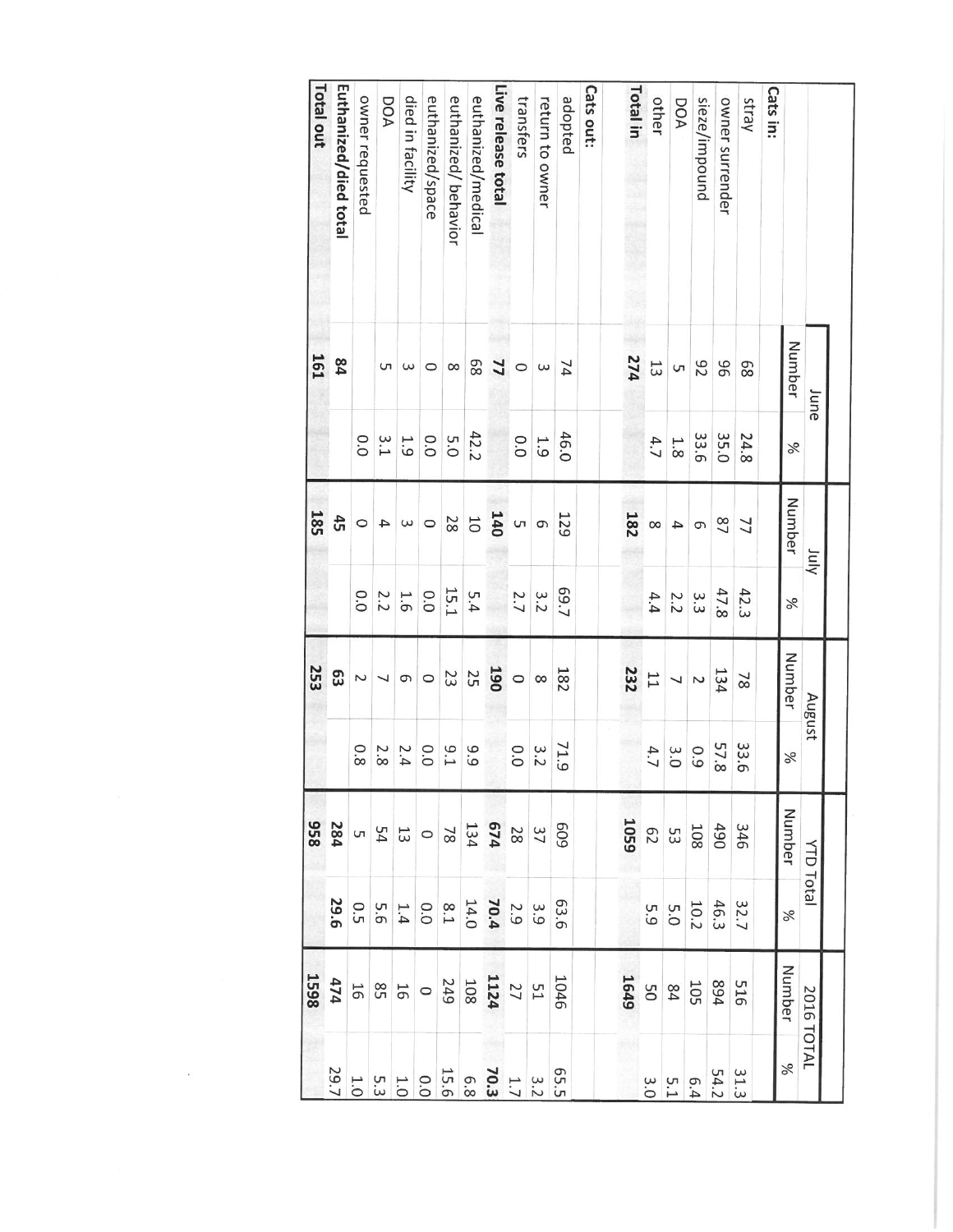|                       | June      |       | $\frac{1}{2}$ |      | August                |                                   | <b>YTD Total</b>              |                                                                       | 2016 TOTAL                                               |                                           |
|-----------------------|-----------|-------|---------------|------|-----------------------|-----------------------------------|-------------------------------|-----------------------------------------------------------------------|----------------------------------------------------------|-------------------------------------------|
|                       | Number    | $\%$  | Number        | $\%$ | Number                | $\%$                              | Number                        | %                                                                     | Number                                                   | $\%$                                      |
| Other animals in:     |           |       |               |      |                       |                                   |                               |                                                                       |                                                          |                                           |
| stray                 | Z         | 40.0  |               | 50.0 | $\sim$                |                                   | <b>b</b>                      |                                                                       |                                                          | 53.5                                      |
| owner surrender       | $\mapsto$ | 20.0  | $\circ$       | 0.0  | 4                     |                                   |                               |                                                                       |                                                          |                                           |
| sieze/impound         | $\circ$   | 0.0   | I             | 50.0 | $\circ$               | 25.0<br>50.0<br>0.0<br>0.0<br>0.0 |                               | $\frac{27.8}{18.9}$<br>$\frac{38.9}{11.1}$<br>$\frac{11.1}{11.1}$     | $\frac{23}{5}$ $\sim$ $\frac{1}{9}$ $\sim$ $\frac{1}{9}$ | $\frac{16.3}{14.0}$<br>$\frac{14.0}{0.0}$ |
| DOA                   | $\circ$   | 0.0   | 0             | 0.0  | $\circ$               |                                   |                               |                                                                       |                                                          |                                           |
| other                 | Z         | 40.0  | $\circ$       | 0.0  | $\sim$                |                                   |                               |                                                                       |                                                          |                                           |
| Total in              | uп        |       |               |      | ထ                     |                                   | $\frac{14}{4}$ 4 4 8          |                                                                       | 43                                                       |                                           |
| Other animals out:    |           |       |               |      |                       |                                   |                               |                                                                       |                                                          |                                           |
| adopted               | I         | 100.0 | L             | 16.7 | $\mapsto$             |                                   |                               | 48.4                                                                  | 54                                                       |                                           |
| return to owner       | $\circ$   | 0.0   | $\omega$      | 50.0 | $\circ$               | 33.3<br>0.0<br>0.5                |                               |                                                                       |                                                          |                                           |
| transfers             | 0         | 0.0   | N             | 33.3 | $\sim$                |                                   |                               |                                                                       |                                                          |                                           |
| Live release total    |           |       | თ             |      | $\boldsymbol{\omega}$ |                                   |                               |                                                                       |                                                          |                                           |
| euthanized/medical    | 0         | 0.0   | 0             | 0.0  | 0                     | 0.0                               |                               |                                                                       |                                                          |                                           |
| euthanized/behavior   | $\circ$   | 0.0   | $\circ$       |      | $\circ$               |                                   |                               |                                                                       |                                                          |                                           |
| euthanized/space      | $\circ$   | 0.0   | $\circ$       | 0.0  | $\circ$               |                                   |                               |                                                                       |                                                          |                                           |
| died in facility      | 0         | 0.0   | $\circ$       | 0.0  | 0                     | 8888                              |                               |                                                                       |                                                          |                                           |
| DOA                   | $\circ$   | 0.0   | 0             | 0.0  | 0                     |                                   | $\overline{N}$ $\overline{N}$ |                                                                       |                                                          |                                           |
| owner requested       | $\circ$   | 0.0   | 0             | 0.0  | $\circ$               | $\circ$<br>ö                      |                               |                                                                       |                                                          |                                           |
| Euthanized/died total | 0         |       | 0             |      | 0                     |                                   | $\omega$ $\circ$              | $\begin{array}{c} 22.6 \\ 23.3 \\ 39.3 \\ 60.0 \\ 9.1 \\ \end{array}$ | $\omega \omega \omega \omega \rightarrow -\infty$        |                                           |
| Total out             |           |       | თ             |      | ω                     |                                   | 31                            |                                                                       | 41                                                       |                                           |